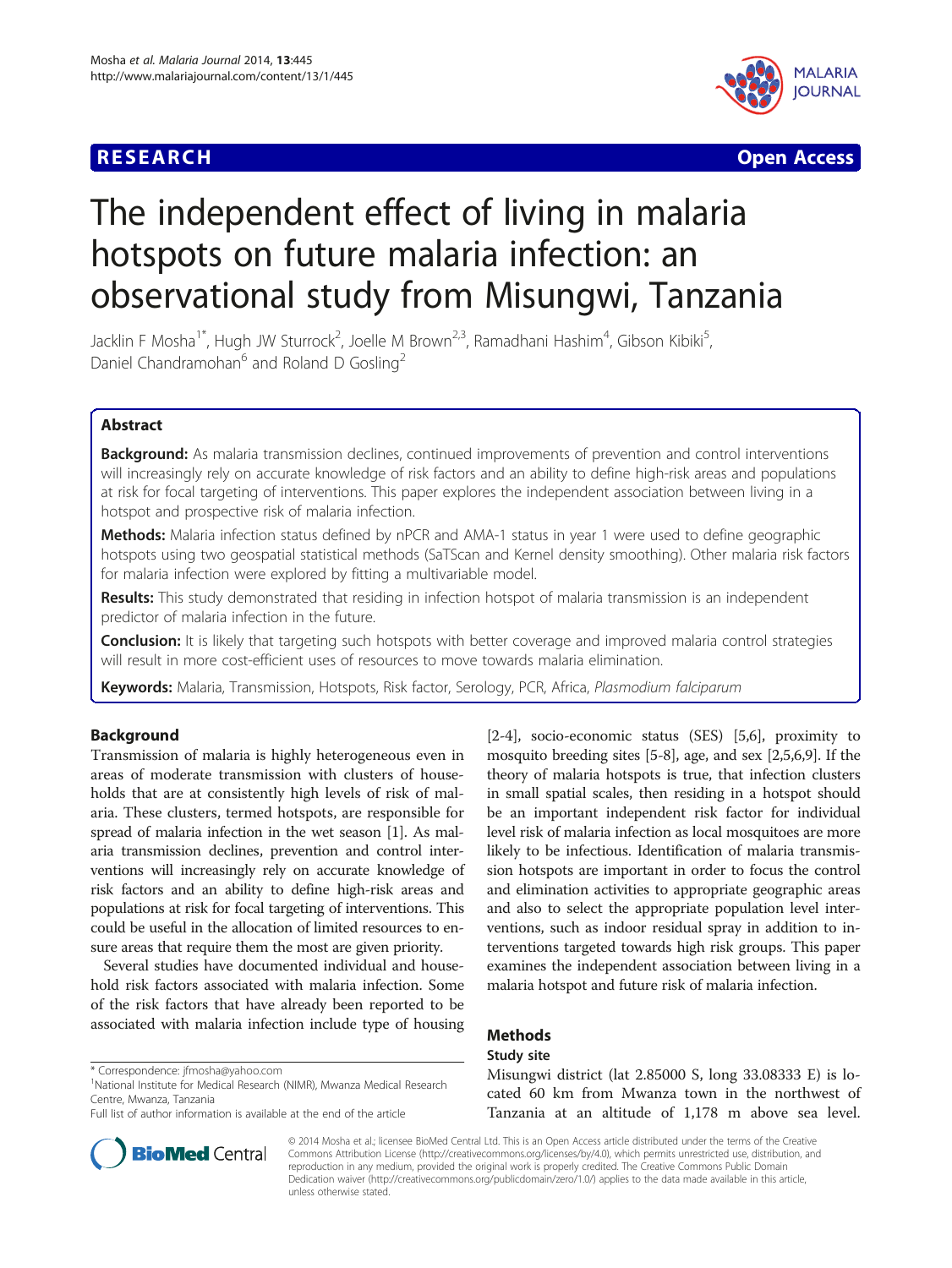Details of the study site have been previously described [[10\]](#page-6-0). In brief, the district is rural with moderately intense malaria transmission; the overall prevalence of infection in the region is estimated to be 31.4% by microscopy in children six to 59 months of age [[11\]](#page-6-0).

#### Study design

This is a cross sectional study, which was conducted twice in year 1 in 2010 and year 2 in 2011. The exposure of interest was whether a person resided in a malaria hotspot or not in the first year of the study. Hotspots were defined by SaTScan and Kernal density method using infection status derived using nested polymerase chain reaction (nPCR) and AMA-1 sero status in year 1, as previously reported [[10](#page-6-0)]. The methods are explained briefly below. The outcome of interest for this analysis was infection status at the individual level by nPCR (infected/not infected) in the survey taken in the second year. In brief, the SaTScan software (SaTScan, version 8.2.1) used a spatial scan statistic using the Bernoulli model to identify clusters of significant high (hotspot) and low (coldspot) risk of infection [\[12\]](#page-6-0). Using the SaTScan method, SaTScan cold spots were coded as 0, hotspots as 1 and everything else as 0.5. The kernel method of household clustering of both nPCR and AMA-1-positive individuals was estimated using Kernel density smoothing. Kernel density estimates, for any given point, the density of events within a predefined window, with the influence of events weighted according to the distance from the centre of the window. The weight assigned to each event is derived from the kernel function applied. Details of these methods have been described previously [\[10\]](#page-6-0). Using the Kernel method, each household was assigned a value between 0 (least exposed households) and 1 (most exposed households). Households for which data were only available in the second year were assigned a hotspot score based on infection in neighboring households only.

#### Data collection

A census of four villages in a single ward of the Misungwi district of Tanzania was carried out in the dry season, in two consecutive years 2010 and 2011 between the months of August and November. Trained interviewers administered a structured questionnaire to consenting household heads. Information gathered included morbidity, demographics and data on potential risk factors. Latitude and longitude of each household was taken using a GPS device. Data were recorded electronically using personalized digital assistants and were downloaded each evening of the survey onto a desktop computer to a master Microsoft access database. Also, every consenting individual was asked whether they slept under a long-lasting insecticidal-treated net (LLIN) the previous night. A finger-prick blood sample was collected and was spotted

onto Whatman® standard 3 mm filter paper for parasite detection by nPCR and for serology analysis (AMA-1).

#### Statistical analysis

Statistical analysis was performed using STATA (version 12, College Station, TX, USA). Mixed effect logistic regression models were used to evaluate whether residing in a hotspot in the first year was predictive of subsequent malaria infection in the second year, controlling for other potential risk factors for malaria infection. The model adjusted for possible clustering of malaria cases within households.

Summary contingency tables, graphs and scatter plots with lowess curves were used to explore the relationship with potential risk factors and the outcome (malaria infection defined by nPCR in the second year). How well the linear and quadratic terms of these variables fitted was also explored. Variables with a non-linear relationship to the outcome (age, SES, number of cattle sleeping outside the household, and number of people sleeping in the household) were categorized. Age was categorized into five groups: under four years, five to 15 years, 16–25 years, 26–35 years and over 36 years (Table [1](#page-2-0)); number of cattle into three groups: none, one to ten and ten + cattle. SES was based on wealth index, which was a weighted sum of data on household possessions and utilities, according to principal component analysis. SES was categorized by dividing wealth index into four wealth quartiles, from the poorest to the least poor. Principle component analysis was conducted using a set of household construction materials (wall material, roof material, floor material, presence of eaves, and whether windows were screened or not) to define household quality. The household quality index was categorized by dividing the index into tertiles. Presence of ponds, rice plantations, water in clay pots, old tires, garbage, and any kind of stagnant water around the house were considered a mosquito breeding site. The presence of breeding site within 100 m (which was manually checked by the study team) around the household was chosen as this is considered to be the distance with abundant vector densities, and also vector densities decline rapidly away from the breeding sites [\[9](#page-6-0)]. Euclidean (straightline) distance to health facility from each surveyed household was calculated using coordinates of the households and that of health facility the household attended. Guided by lowess curves distance to the health facility was categorized into four groups, <1 km, 1-2.5 km, 2.6–3.5 km, 3.6+ km.

All variables were analysed individually for an association with the outcome (malaria by nPCR infection in year 2) using logistic regression. A household-level random effect was included to account for correlation between individuals within the same household. All variables showing evidence for a possible association with malaria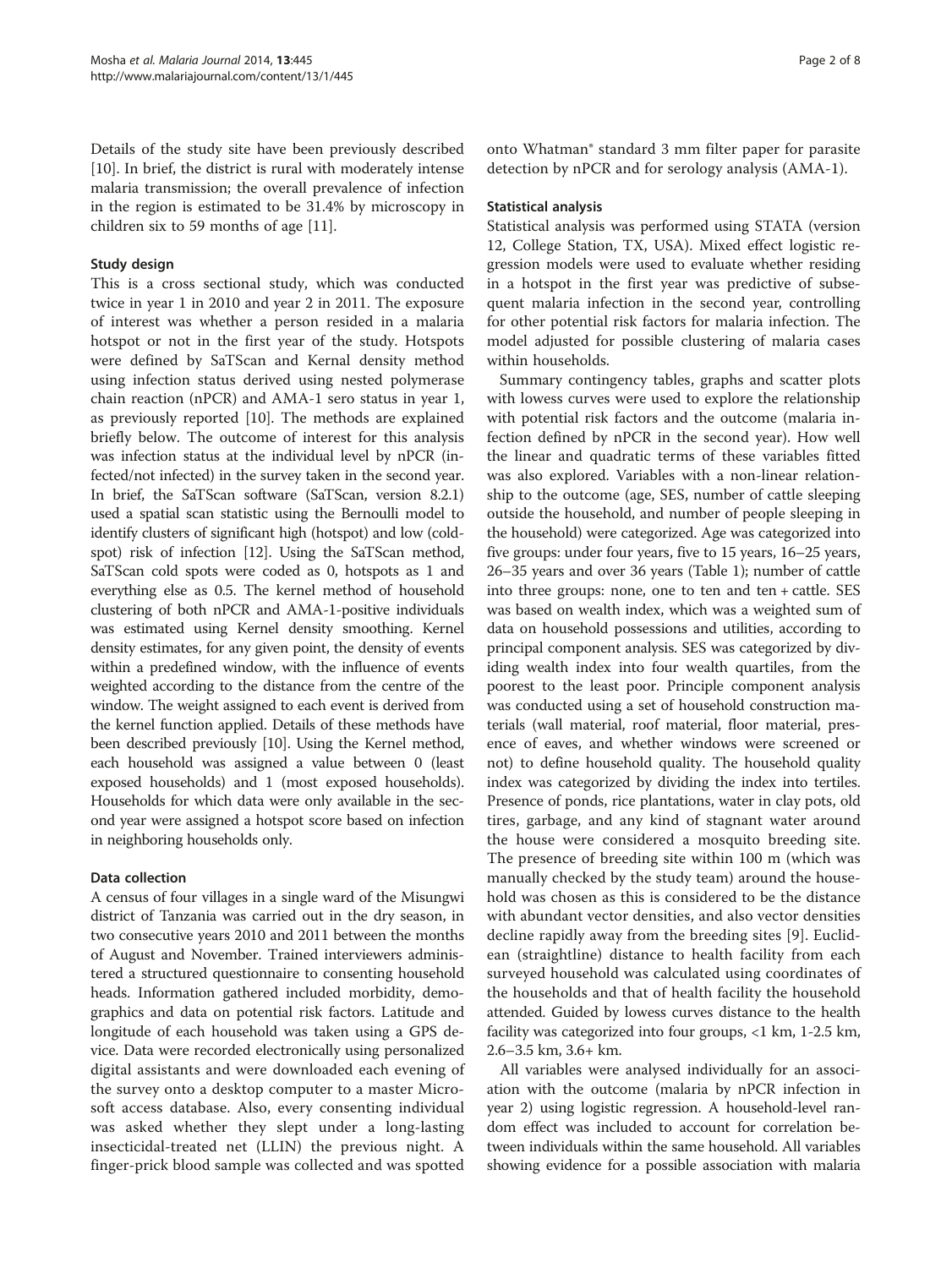# <span id="page-2-0"></span>Table 1 Univariate analysis of potential risk factors for malaria infection in year 2, as measured by nPCR

| Variable                              | $N = 3,246$ | N (%) with malaria<br>$n = 1,683$ | Crude OR* (95% CI)                         | Wald test P-value |
|---------------------------------------|-------------|-----------------------------------|--------------------------------------------|-------------------|
| Age group inyears                     |             |                                   |                                            |                   |
| $0 - 4$                               | 824         | 349 [42.3]                        | 1                                          |                   |
| $5 - 15$                              | 1,003       | 695 [69.3]                        | 5.04 [3.82-6.63]                           | < 0.001           |
| $16 - 25$                             | 445         | 235 [52.8]                        | 2.00 [1.41-2.72]                           | < 0.001           |
| $26 - 35$                             | 334         | 337 [44.8]                        | 1.08 [0.76-1.56]                           | 0.661             |
| $36+$                                 | 547         | 253 [39.7]                        | 0.87 [0.63-1.19]                           | 0.382             |
| Sex                                   |             |                                   |                                            |                   |
| Female                                | 1,896       | 912 [48.1]                        | 1                                          |                   |
| Male                                  | 1,350       | 771 [57.1]                        | 1.38 [1.13-1.68]                           | 0.002             |
| Sleep under ITN                       |             |                                   |                                            |                   |
| No                                    | 291         | 191 [65.6]                        | $\mathbf{1}$                               |                   |
| Yes                                   | 2,955       | 1,492 [50.5]                      | 0.42 [0.27-0.66]                           | < 0.001           |
| Wealth quartile                       |             |                                   |                                            |                   |
| Poorest                               | 610         | 337 [61.1]                        | (Per additional increase in wealth         | < 0.001           |
| Very poor                             | 887         | 492 [55.5]                        | quartile) 0.69 [0.58-0.82]                 |                   |
| Less poor                             | 930         | 478 [51.4]                        |                                            |                   |
| Least poor                            | 819         | 340 [41.5]                        |                                            |                   |
| <b>Maternal education</b>             |             |                                   |                                            |                   |
| None                                  | 1,545       | 930 [60.2]                        | $\mathbf{1}$                               |                   |
| Primary/+                             | 1,701       | 753 [44.3]                        | 0.40 [0.28-0.57]                           | < 0.001           |
| <b>Breeding site</b>                  |             |                                   |                                            |                   |
| No                                    | 1,650       | 737 [44.7]                        | 1                                          |                   |
| Yes                                   | 1,596       | 959 [59.3]                        | 2.53 [1.75-3.65]                           | < 0.001           |
| Household quality                     |             |                                   |                                            |                   |
| High                                  | 966         | 439 [45.4]                        | $\mathbf{1}$                               |                   |
| Moderate                              | 560         | 198 [35.4]                        | 0.44 [0.26-0.75]                           | 0.002             |
| Poor                                  | 1,704       | 1,038 [60.9]                      | 2.32 [1.54-3.50]                           | < 0.001           |
| Indoor residual spraying              |             |                                   |                                            |                   |
| No                                    | 523         | 281 [53.7]                        | 1                                          |                   |
| Yes                                   | 2,723       | 1,402 [51.5]                      | 0.98 [0.60-1.60]                           | 0.925             |
| Number of cattle                      |             |                                   |                                            |                   |
| $0-0$                                 | 1,368       | 676 [49.4]                        | 1                                          |                   |
| $1 - 10$                              | 718         | 433 [60.3]                        | 1.96 [1.20-3.21]                           | 0.007             |
| $11+$                                 | 1,160       | 574 [49.5]                        | 0.68 [0.45-1.04]                           | 0.075             |
| Distance to health facility           |             |                                   |                                            |                   |
| $<$ 1 km                              | 712         | 242 [34.0]                        | (per additional increase in distance       | < 0.001           |
| 1-2.5 km                              | 934         | 455 [48.7]                        | group to health facility) 2.01 [1.69-2.40] |                   |
| 2.6-3.5 km                            | 971         | 556 [57.3]                        |                                            |                   |
| $3.6+ km$                             | 611         | 424 [69.4]                        |                                            |                   |
| Residence in a hotspot (SaTScan-nPCR) |             |                                   |                                            |                   |
| Coldspot                              | 792         | 319 [40.3]                        | 1                                          |                   |
| Other                                 | 1,728       | 864 [50.0]                        | 1.40 [0.91-2.15]                           | 0.125             |
| Hotspot                               | 726         | 500 [68.9]                        | 4.44 [2.64-7.46]                           | < 0.001           |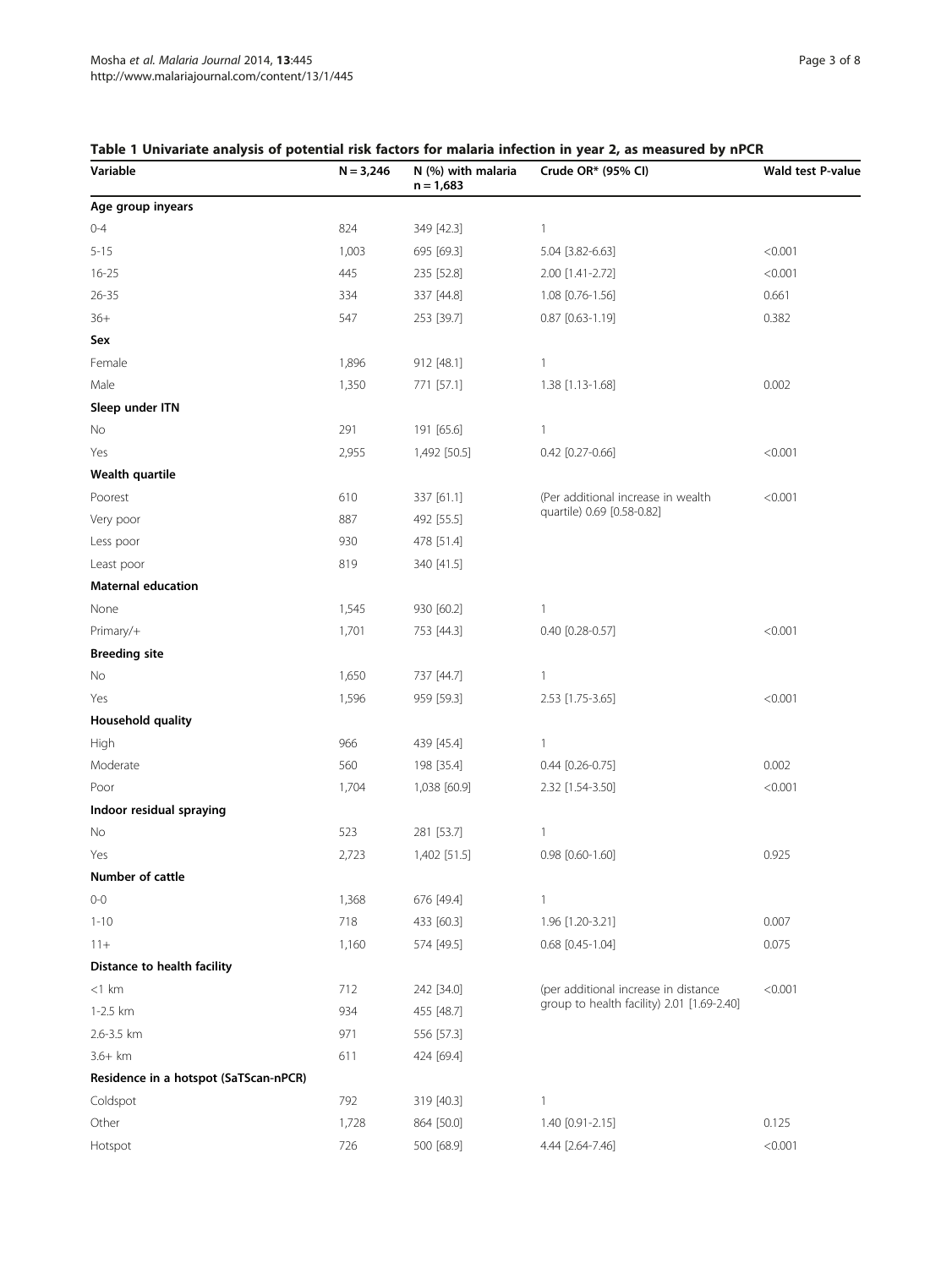| Residence in a hotspot (SaTScan-AMA-1) |       |            |                        |         |
|----------------------------------------|-------|------------|------------------------|---------|
| Coldspot                               | 904   | 310 [34.3] |                        |         |
| Other                                  | 1,092 | 554 [50.7] | 2.66 [1.71-4.13]       | < 0.001 |
| Hotspot                                | 1,250 | 819 [65.5] | 5.87 [3.79-9.05]       | < 0.001 |
| Residence in a hotspot (Kernel-nPCR)   |       |            |                        |         |
| < 14.9                                 | 804   | 390 [48.5] |                        |         |
| $15 - 21.3$                            | 819   | 387 [47.2] | $0.99$ $[0.60 - 1.64]$ | 0.966   |
| 21.4-27.1                              | 818   | 331 [40.5] | $0.53$ $[0.32 - 0.88]$ | 0.013   |
| >27.1                                  | 805   | 575 [71.4] | 3.45 [2.06-5.75]       | < 0.001 |
| Residence in a hotspot (Kernel-AMA-1)  |       |            |                        |         |
| <27.9                                  | 814   | 309 [38.0] |                        |         |
| 28-38.9                                | 811   | 409 [50.4] | 2.21 [1.34-3.66]       | 0.002   |
| 39-53.0                                | 814   | 428 [52.6] | 2.61 [1.58-4.31]       | < 0.001 |
| >53.0                                  | 807   | 537 [66.5] | 5.15 [3.09-8.60]       | < 0.001 |

|  | Table 1 Univariate analysis of potential risk factors for malaria infection in year 2, as measured by nPCR (Continued) |  |  |  |
|--|------------------------------------------------------------------------------------------------------------------------|--|--|--|
|--|------------------------------------------------------------------------------------------------------------------------|--|--|--|

 $*OR =$  Odds ratio; adjusted for possible household clustering.

risk ( $p < 0.1$ ) were included in the preliminary main effect multivariate logistic regression model. A forward stepwise approach was then followed to exclude any variable that showed a lack of effect on malaria risk ( $p > 0.05$ ). Hotspots defined by SaTScan and kernal are fitted in different multivariate models.

# Results

A total of 3,246 individuals participated and provided a blood specimen in year 2. This represents 85.4% of individuals in the community who were eligible to participate. The median age of the study population was 13 years  $(IQR = 5-30$  years; range <1-99 years) and 41.6% were male. The uptake of vector control measures was high in the study communities; 91% of the study participants reported to be sleeping under an LLIN the previous night, and 82% of households had received IRS within the six months before the survey.

#### Univariate analysis

Table [1](#page-2-0) presents the results of the univariate associations with individual infection status in year 2. These univariate estimates were adjusted for possible household level clustering. Residing in hotspots defined by malaria infection and AMA-1 sero status were associated with higher odds of malaria infection. Children between the age of five and 15 years and males had significantly higher odds of malaria infection. Higher wealth status, use of LLIN and mother's education were associated with lower odds of malaria infection. Households with poor quality of construction materials, presence of a breeding site near the household and greater distance to the health facility were associated with higher odds of malaria infection.

#### Multivariate analysis

Table [2](#page-4-0) presents results from the multivariable analysis to determine the independent risk of malaria infection associated with residing in a malaria hotspot, adjusting for other risk factors for malaria infection and for household clustering. Only residing in malaria infection hotspots, using SaTScan method to define hotspots, was predictive of increased odds of malaria infection in year 2. For example, individuals residing in infection hotspot defined by SaTScan were three times more likely to have malaria infection after controlling for other factors (OR 3.11; 95% CI 1.57, 6.18).

However, hotspots defined by both nPCR and AMA-1 using kernel method did not appear to be independent risk factors for future malaria infection after controlling for other factors in the multivariable analysis, OR 1.52; 95% CI 0.87-2.66 and OR 0.99; 95% CI 0.49-2.00, respectively.

Apart from residing in a malaria infection hotspot being an independent risk factor for malaria infection in the second year, other factors were also independently associated with increased risk of malaria infection in the second year in all multivariable hotspot models. These were age, gender, mother's education, using LLIN, presence of breeding sites, longer distance to a health facility, and lower quality of houses (Table [3\)](#page-4-0).

Individuals in the age group of five to 15 years had more than five times the odds of infection than those who were in younger age group (OR 5.04; 95% CI 3.82-6.64). There was borderline evidence that the risk of malaria infection was higher for males than females (OR 1.24; 95% CI 1.01-1.53).

Individuals living within 100 meters of a mosquito breeding site had increased odds of malaria infection compared to those not living near a mosquito breeding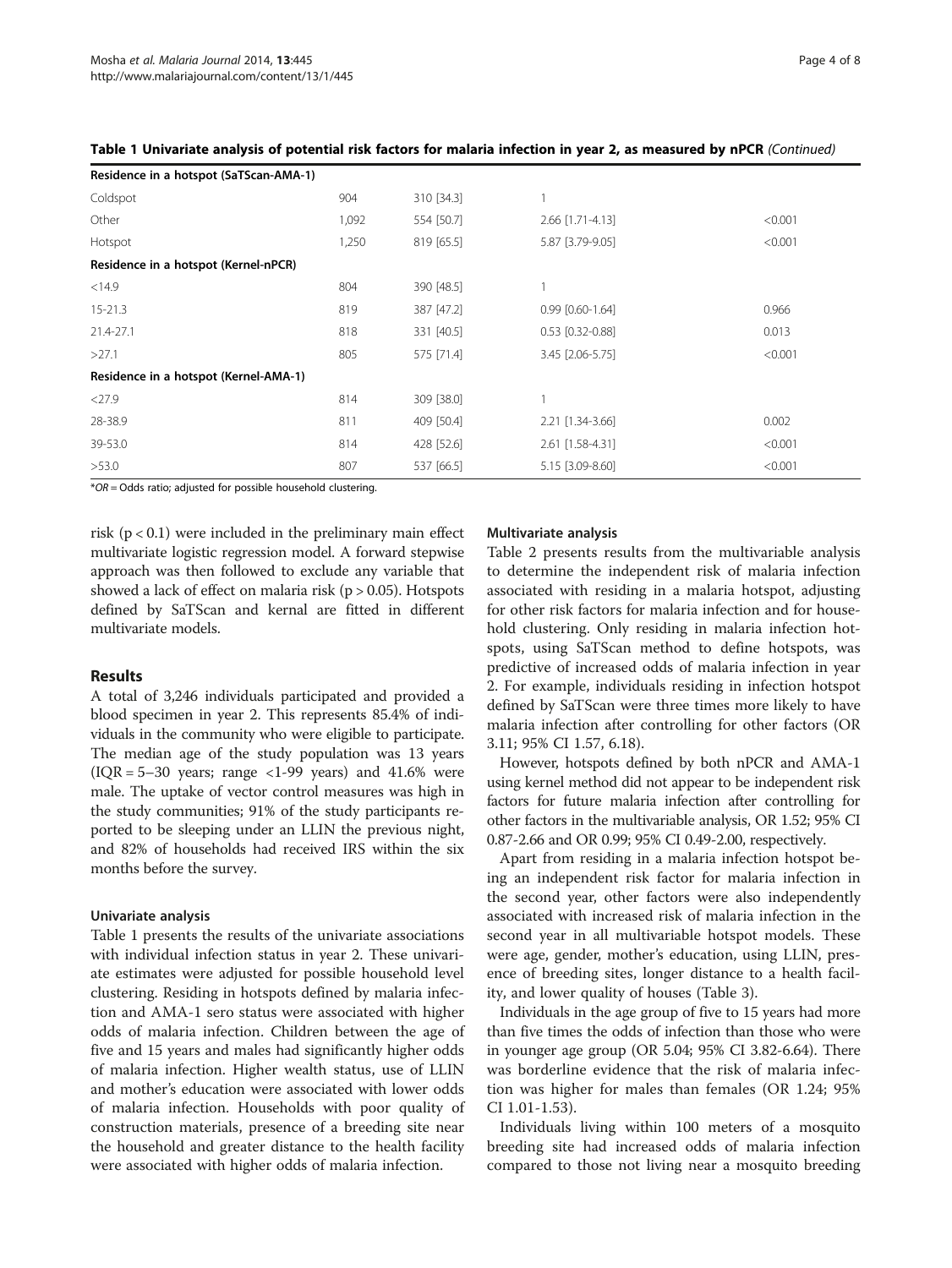<span id="page-4-0"></span>Table 2 Multivariate models\* estimating the independent risk of malaria infection associated with residing in a malaria hotspot

| <b>IIIUIUIIU IIVWPV</b>                   |             |                           |                             |
|-------------------------------------------|-------------|---------------------------|-----------------------------|
| Variable                                  | $N = 3,246$ | Adjusted OR**<br>(95% CI) | <b>Wald test</b><br>P-value |
| Residence in a hotspot<br>(SaTScan-nPCR)  |             |                           |                             |
| Coldspot                                  | 792         | 1                         |                             |
| Other                                     | 1,728       | 1.64 [0.96-2.81]          | 0.072                       |
| Hotspot                                   | 726         | 3.11 [1.57, 6.18]         | < 0.001                     |
| Residence in a hotspot<br>(SaTScan-AMA-1) |             |                           |                             |
| Coldspot                                  | 904         | $\mathbf{1}$              |                             |
| Other                                     | 1,092       | 1.66 [0.79-3.48]          | 0.767                       |
| Hotspot                                   | 1,250       | 1.78 [0.91-3.46]          | 0.091                       |
| Residence in a hotspot<br>(Kernel-nPCR)   |             |                           |                             |
| < 14.9                                    | 804         | 1                         |                             |
| $15 - 21.3$                               | 819         | 0.66 [0.35-1.04]          | 0.070                       |
| 21.4-27.1                                 | 818         | $0.88$ $[0.46 -1.66]$     | 0.690                       |
| >27.1                                     | 805         | 1.52 [0.87-2.66]          | 0.145                       |
| Residence in a hotspot<br>(Kernel-AMA-1)  |             |                           |                             |
| $<$ 27.9                                  | 814         | 1                         |                             |
| 28-38.9                                   | 811         | $0.70$ $[0.37 - 1.31]$    | 0.264                       |
| 39-53.0                                   | 814         | 0.65 [0.32-1.32]          | 0.237                       |
| >53.0                                     | 807         | 0.99 [0.49-2.00]          | 0.987                       |

\*The model for SaTScan and kernel were run separately, and were adjusted for the following variables: age, sex, mother's education, breeding site, household quality, sleeping under LLIN, and distance from health facility. \*\*OR = Odds ratio; adjusted for possible household clustering.

site (OR 1.59; 95% CI 1.11-2.29). Individuals living in poor-quality households had increased odds of malaria infection compared to those who were living in goodquality households (OR 1.53; 95% CI 1.01-2.32). Distance to the health facility was strongly associated with risk of having malaria infection. Individuals residing in households based further from health facilities had increased odds of malaria infection (OR 1.34; 95% CI 1.03-1.76).

There was strong evidence that sleeping under LLIN was associated with decreased odds of infection (OR 0.40; 95% CI 0.25-0.63). Individuals whose mother had primary education or more had decreased odds of malaria infection compared to those individuals whose mother had not gone to school (OR 0.66; 95% CI 0.45-0.95).

Wealth, IRS, number of cattle, and number people sleeping in the house were not significantly associated with the risk of malaria infection in multivariate analyses.

#### **Discussion**

This study demonstrates that residing in an infection hotspot of malaria transmission is an independent predictor

| Table 3 SaTScan model of risk factors associated with     |
|-----------------------------------------------------------|
| malaria infection in year 2 in the multivariable analysis |

|                                     | SaTScan                        |                      |
|-------------------------------------|--------------------------------|----------------------|
| Variable                            | <b>Adjusted OR</b><br>(95% CI) | Wald test<br>P-value |
| Residence in a hotspot (nPCR)       |                                |                      |
| Coldspot                            | 1                              |                      |
| Other                               | 1.64 [0.96-2.81]               | 0.072                |
| Hotspot                             | 3.11 [1.57, 6.18]              | < 0.001              |
| Residence in a hotspot (AMA-1)      |                                |                      |
| Coldspot                            | 1                              |                      |
| Other                               | 1.66 [0.79-3.48]               | 0.767                |
| Hotspot                             | 1.78 [0.91-3.46]               | 0.091                |
| Age group in years                  |                                |                      |
| $0 - 4$                             | 1                              |                      |
| 5-15                                | 5.04 [3.82-6.64]               | < 0.001              |
| 16-25                               | 1.86 [1.33-2.64]               | < 0.001              |
| 26-35                               | 1.23 [0.85-1.78]               | 0.262                |
| $36+$                               | $0.84$ $[0.62 - 1.16]$         | 0.293                |
| Sex                                 |                                |                      |
| Female                              | 1                              |                      |
| Male                                | 1.24 [1.01-1.53]               | 0.043                |
| Sleep under LLTN                    |                                |                      |
| No                                  | 1                              |                      |
| Yes                                 | $0.40$ $[0.25 - 0.63]$         | < 0.001              |
| Household quality                   |                                |                      |
| High                                | 1                              |                      |
| Moderate                            | 0.71 [0.38-1.39]               | 0.090                |
| Poor                                | 1.53 [1.01-2.32]               | 0.044                |
| <b>Mother education</b>             |                                |                      |
| None                                | 1                              |                      |
| Primary/+                           | $0.66$ [0.45-0.95]             | 0.024                |
| <b>Breading site</b>                |                                |                      |
| Νo                                  | 1                              |                      |
| Yes                                 | 1.59 [1.11-2.29]               | 0.011                |
| Distance to health facility         |                                |                      |
| Per additional increase in distance | 1                              |                      |
| Group to health facility            | 1.34 [1.03-1.76]               | < 0.031              |

of getting malaria infection in the future, adjusting for known risk factors for malaria infection. This could be due to individuals' proximity to other infections in the area, as mosquitoes tend to stay within the same area, puts others in the area at higher risk. Equally, there could be other spatially clustered risk factors which haven't been accounted for, and there is therefore residual clustering of infections. The independent effect of residing in hotspots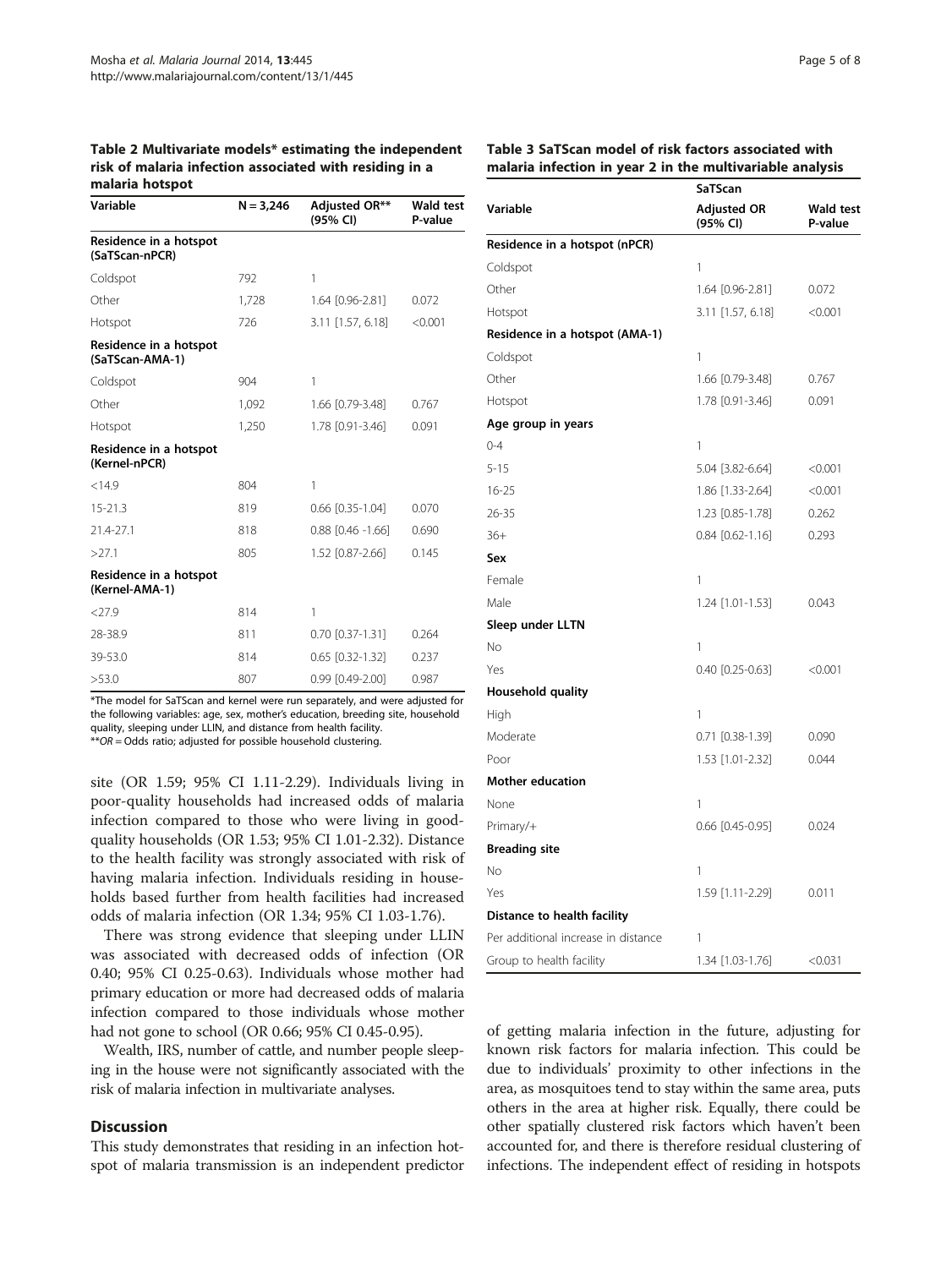of malaria infection was only found when SaTScan was used to identify hotspots. SaTScan analysis identified a single big central cluster of malaria hotspots and kernel analysis identified the central cluster that was identified by the SaTScan method and also identified other smaller clusters of malaria hotspots. Possible explanation could be there are factors that are influencing risk in the central hotspot that are not adjusted for. Whereas, factors that are explaining risk of malaria infection in other hotspots identified by kernel are included in the model and they have been adjusted. The data support the hypothesis that residing in a malaria hotspot is an independent predictor of future malaria risk, controlling for other known risk factors for malaria.

The observed increased risk of malaria infection in older children (age group five to 15 years) compared to children under five years of age may possibly be due to the fact that older children are more exposed to infectious mosquitoes as this age group tend to be more active and hence spend more time outside the household in late evening and early night. In previous studies malaria risk was reported to be high in younger children [[1,13,14\]](#page-6-0). However, the increased risk of malaria infection in older children in this study could also be as a result of overall increase in LLIN coverage in younger children in the study communities and also in other parts of Tanzania after universal distribution of LLINs [[15](#page-6-0)]. The same pattern of increased risk in older children has also been observed by other studies conducted in Tanzania [\[16,17\]](#page-6-0). Likewise, the study used PCR for parasite detection rather than microscopy or RDT, therefore the likelihood of picking up more low density infections was much higher. It has been observed that decreasing transmission results in age escalation of infection to older children [\[18](#page-6-0)]. This could be due to slower development of naturally acquired immunity.

Living far from health facility has been associated with increase in malaria risk [\[19\]](#page-6-0). This study observed the same trend with malaria risk increasing with increasing distance from health facility. Individuals living near health facilities could be making more frequent trips to the health facilities and this might have resulted in more opportunities for health messages reinforcing proactive efforts to protect their health and of other family members and encourage early treatment, which is expected to clear infections completely. Individuals living far from health facilities could delay seeking prompt malaria treatment or easily choose to seek other alternative traditional treatment, which is ineffective and results in ongoing malaria transmission.

Environmental factors such as proximity of household to water bodies, bushes and stagnant water acting as breeding site for mosquitoes have been shown to be a major risk factor for malaria infection and transmission

[[2,20-23](#page-6-0)]. Previous entomological studies have suggested that mosquitoes tend to have blood meals from humans that are in close proximity [[9,24\]](#page-6-0). Despite high coverage of IRS in the areas in this study, it was detected; a large number of infections and IRS was not associated with protection from malaria in univariate or multivariate models. This could be due to insecticide resistance as was documented by Kabula et al., whose national surveillance demonstrated widespread resistance to pyrethroids among Anopheles gambiae across Tanzania [\[25\]](#page-6-0). It has also been reported that environmental management strategies to control breeding sites by either larval control or by other traditional methods have resulted in reduction of mosquito densities and malaria transmission [[26,27\]](#page-6-0). In Africa, larval source control is recommended where breeding sites are fixed, findable and few. This paper has shown that malaria risk is associated with proximity to known breeding sites, thus larval source control methods could be employed as an additional malaria control tool.

The finding that poor-quality housing is an independent risk factor for malaria infection in the second year agrees with previous studies [[3,28-](#page-6-0)[32\]](#page-7-0). The presence of open eaves in house design and unscreened windows have been associated with increased risk for malaria infection, as the eaves are entry points to the household for malaria vectors [\[2,4,](#page-6-0)[32,33](#page-7-0)]. Quality of housing has been reported to influence the ease with which mosquitoes can enter and hide in a household and therefore contribute to malaria risk [[33\]](#page-7-0). Although interventions to address quality of household construction as a malaria risk factor are complex and difficult to achieve, it might be important to add this component as an intervention for malaria control in public health programmes. In recent years, Rwanda has started a campaign to improve household structures by replacing thatched roofs with iron sheets, as malaria control strategy [\[34\]](#page-7-0). Improving everyone's housing may be impossible but it might be cost effective to improve people's housing within a hotspot.

# Conclusion

This paper demonstrates that living in a geographical cluster of households at high risk of malaria is an important independent risk factor for future malaria infection. In this analysis, living within a malaria hotspot as defined by SaTScan, showed a strong association with malaria infection in the subsequent year (OR 3.11, 95% CI 1.57, 6.18) independent of housing quality, proximity to breeding site, maternal education, distance from the health facility, and the use of both IRS and LLIN for vector control. This suggests that targeting hotspots with better coverage and improved malaria control strategies will likely result in a more cost-efficient use of resources to achieve malaria control and elimination. A remaining challenge is how malaria control programmes can detect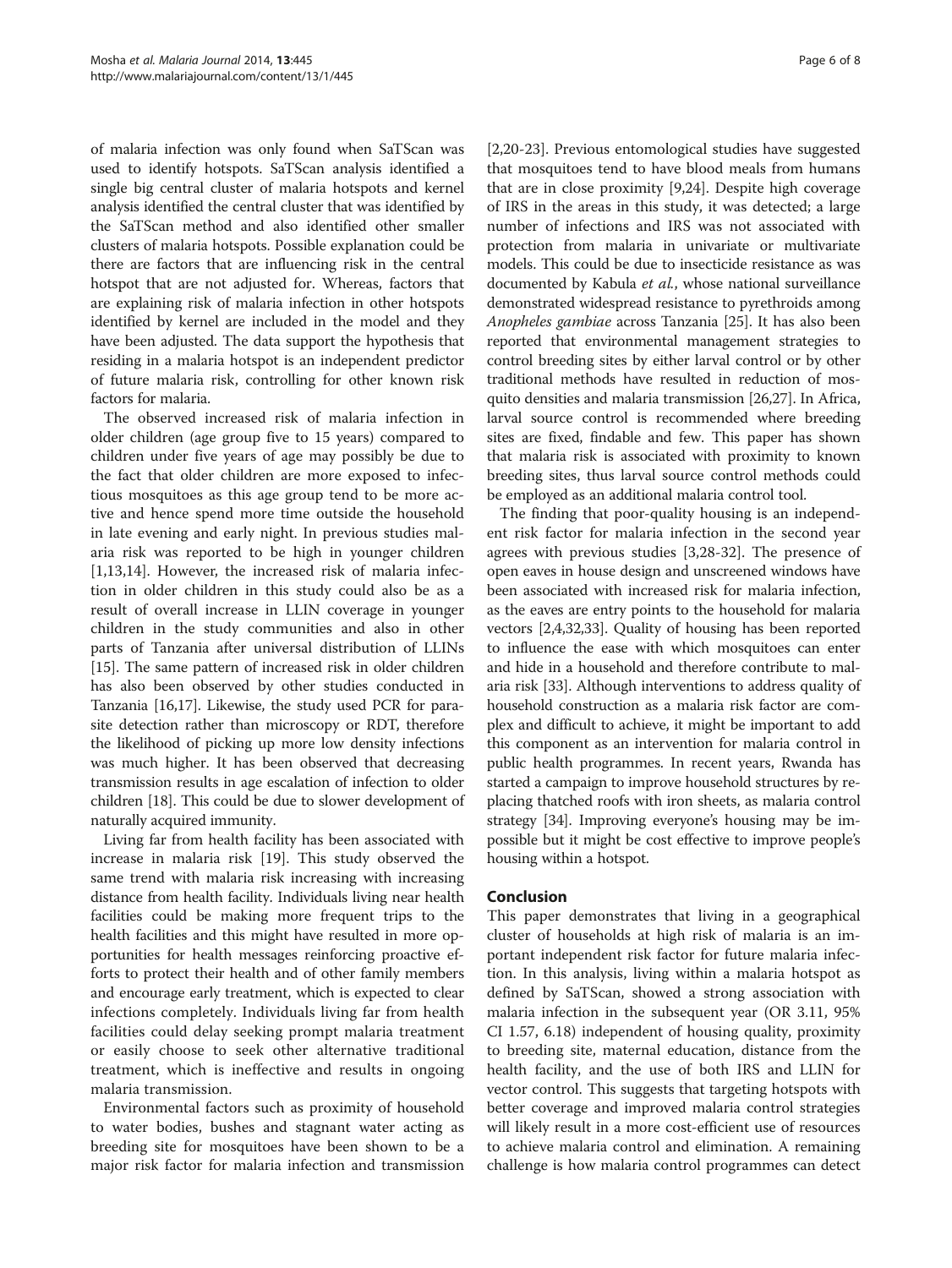<span id="page-6-0"></span>these hotspots without having to conduct PCR prevalence or serological surveys.

Other risk factors, such as residing in households built from poor-quality materials, households situated near breeding sites and households that are far from health facilities, should also be explored to see if they can be used to lead a malaria surveillance officer to a hotspot.

#### Competing interests

The authors declare that they have no competing interests.

#### Authors' contributions

JFM was involved in the study design, supervised the implementation of the study and data collection, analysed data, drafted and revised the manuscript. HJWS was involved in data analysis, interpretation of the data and revised the manuscript. DC and RDG were involved in overall study design and supervision, interpretation of the data and revisions of the manuscript. JMB and KG were involved in interpretation of the data and revisions of the manuscript. RH was involved in data management and revised the manuscript. All authors have read and approved the final version of the manuscript.

#### Acknowledgements

This study was supported by Malaria Capacity development consortium (MCDC), which is funded by Welcome Trust (Grant number WT084289MA) and Bill and Melinda Gates Foundation, Grand Challenge for Exploration no: 01916000035 supported the field work and OPP1013170 supported the analysis. We acknowledge support of John Changalucha and the management team of NIMR Mwanza Centre.

#### Author details

<sup>1</sup>National Institute for Medical Research (NIMR), Mwanza Medical Research Centre, Mwanza, Tanzania. <sup>2</sup>The Global Health Group, University of California, San Francisco, CA, USA. <sup>3</sup>Department of Epidemiology and Biostatistics, University of California San Francisco, San Francisco, CA, USA. <sup>4</sup>Mwanza Intervention Trials Unit, Mwanza, Tanzania. <sup>5</sup>Kilimanjaro Clinical Research Institute and Kilimanjaro Christian Medical College, Kilimanjaro, Moshi, Tanzania. <sup>6</sup> Faculty of Infectious and Tropical Diseases, London School of Hygiene and Tropical Medicine, London, UK.

#### Received: 28 July 2014 Accepted: 10 November 2014 Published: 21 November 2014

#### References

- 1. Bousema T, Griffin JT, Sauerwein RW, Smith DL, Churcher TS, Takken W, Ghani A, Drakeley C, Gosling R: Hitting hotspots: spatial targeting of malaria for control and elimination. PLoS Med 2012, 9:e1001165.
- 2. Ghebreyesus TA, Haile M, Witten KH, Getachew A, Yohannes M, Lindsay SW, Byass P: Household risk factors for malaria among children in the Ethiopian highlands. Trans R Soc Trop Med Hyg 2000, 94:17–21.
- Gamage-Mendis AC, Carter R, Mendis C, De Zoysa AP, Herath PR, Mendis KN: Clustering of malaria infections within an endemic population: risk of malaria associated with the type of housing construction. Am J Trop Med Hyg 1991, 45:77–85.
- 4. Lindsay SW, Jawara M, Paine K, Pinder M, Walraven GEL, Emerson PM: Changes in house design reduce exposure to malaria mosquitoes. Trop Med Int Health 2003, 8:512–517.
- 5. van der Hoek W, Konradsen F, Dijkstra DS, Amerasinghe PH, Amerasinghe FP: Risk factors for malaria: a microepidemiological study in a village in Sri Lanka. Trans R Soc Trop Med Hyg 1998, 92:265-269.
- 6. Guthmann JP, Hall AJ, Jaffar S, Palacios A, Lines J, Llanos-Cuentas A: Environmental risk factors for clinical malaria: a case–control study in the Grau region of Peru. Trans R Soc Trop Med Hyg 2001, 95:577-583.
- Thomson MC, D'Alessandro U, Bennett S, Connor SJ, Langerock P, Jawara M, Todd J, Greenwood BM: Malaria prevalence is inversely related to vector density in The Gambia, West Africa. Trans R Soc Trop Med Hyg 1994, 88:638–643.
- 8. Clarke SE, Bogh C, Brown RC, Walraven GEL, Thomas CJ, Lindsay SW: Risk of malaria attacks in Gambian children is greater away from malaria vector breeding sites. Trans R Soc Trop Med Hyg 2002, 96:499–506.
- 9. Trape JF, Lefebvre-Zante E, Legros F, Ndiaye G, Bouganali H, Druilhe P, Salem G: Vector density gradients and the epidemiology of urban malaria in Dakar, Senegal. Am J Trop Med Hyg 1992, 47:181–189.
- 10. Mosha JF, Sturrock HJ, Greenwood B, Sutherland CJ, Gadalla NB, Atwal S, Hemelaar S, Brown JM, Drakeley C, Kibiki G, Bousema T, Chandramohan D, Gosling RD: Hot spot or not: a comparison of spatial statistical methods to predict prospective malaria infections. Malar J 2014, 13:53.
- 11. National Bureau of Statistics MoFaEA: Tanzania HIV/AIDS and Malaria Indicator Survey; 2008.
- 12. Kulldorff M: SaTScan -Software for the spatial, temporal, and space-time scan statistics. Boston: Harvard Medical School and Harvard PilgrimHealth Care; 2010.
- 13. Lansang MA, Belizario VY, Bustos MD, Saul A, Aguirre A: Risk factors for infection with malaria in a low endemic community in Bataan, the Philippines. Acta Trop 1997, 63:257–265.
- 14. Smith T, Charlwood JD, Kihonda J, Mwankusye S, Billingsley P, Meuwissen J, Lyimo E, Takken W, Teuscher T, Tanner M: Absence of seasonal variation in malaria parasitaemia in an area of intense seasonal transmission. Acta Trop 1993, 54:55–72.
- 15. WHO: World malaria report. Geneva: World Health Organization; 2013. [http://who.int/malaria/publications/country-profiles/profile\\_tz2\\_en.pdf.](http://who.int/malaria/publications/country-profiles/profile_tz2_en.pdf)
- 16. Winskill P, Rowland M, Mtove G, Malima RC, Kirby MJ: Malaria risk factors in north-east Tanzania. Malar J 2011, 10:98.
- 17. Smith T, Hii JL, Genton B, Muller I, Booth M, Gibson N, Narara A, Alpers MP: Associations of peak shifts in age–prevalence for human malarias with bednet coverage. Trans R Soc Trop Med Hyg 2001, 95:1–6.
- 18. Ceesay SJ, Casals-Pascual C, Erskine J, Anya SE, Duah NO, Fulford AJ, Sesay SS, Abubakar I, Dunyo S, Sey O, Palmer A, Fofana M, Corrah T, Bojang KA, Whittle HC, Greenwood BM, Conway DJ: Changes in malaria indices between 1999 and 2007 in The Gambia: a retrospective analysis. Lancet 2008, 372:1545–1554.
- 19. Lowassa A, Mazigo HD, Mahande AM, Mwang'onde BJ, Msangi S, Mahande MJ, Kimaro EE, Elisante E, Kweka EJ: Social economic factors and malaria transmission in Lower Moshi, northern Tanzania. Parasit Vectors 2012, 5:129.
- 20. Balls MJ, Bodker R, Thomas CJ, Kisinza W, Msangeni HA, Lindsay SW: Effect of topography on the risk of malaria infection in the Usambara Mountains, Tanzania. Trans R Soc Trop Med Hyg 2004, 98:400–408.
- 21. Oesterholt MJAM, Bousema JT, Mwerinde OK, Harris C, Lushino P, Masokoto A, Mwerinde H, Mosha FW, Drakeley CJ: Spatial and temporal variation in malaria transmission in a low endemicity area in northern Tanzania. Malar J 2006, 5:98.
- 22. Alemu A, Tsegaye W, Golassa L, Abebe G: Urban malaria and associated risk factors in Jimma town, south-west Ethiopia. Malar J 2011, 10:173.
- 23. Staedke SG, Nottingham EW, Cox J, Kamya MR, Rosenthal PJ, Dorsey G: Proximity to mosquito breeding sites as a risk factor for clinical malaria episodes in an urban cohort of Ugandan children. Am J Trop Med Hyg 2003, 69:244–246.
- 24. Machault V, Gadiaga L, Vignolles C, Jarjaval F, Bouzid S, Sokhna C, Lacaux JP, Trape JF, Rogier C, Pages F: Highly focused anopheline breeding sites and malaria transmission in Dakar. Malar J 2009, 8:138.
- 25. Kabula B, Tungu P, Matowo J, Kitau J, Mweya C, Emidi B, Masue D, Sindato C, Malima R, Minja J, Msangi S, Njau R, Mosha F, Magesa S, Kisinza W: Susceptibility status of malaria vectors to insecticides commonly used for malaria control in Tanzania. Trop Med Int Health 2012, 17:742–750.
- Yohannes M, Haile M, Ghebreyesus TA, Witten KH, Getachew A, Byass P, Lindsay SW: Can source reduction of mosquito larval habitat reduce malaria transmission in Tigray, Ethiopia? Trop Med Int Health 2005, 10:1274–1285.
- 27. Walker K, Lynch M: Contributions of Anopheles larval control to malaria suppression in tropical Africa: review of achievements and potential. Med Vet Entomol 2007, 21:2–21.
- 28. Wolff CG, Schroeder DG, Young MW: Effect of improved housing on illness in children under 5 years old in northern Malawi: cross sectional study. BMJ 2001, 322:1209–1212.
- 29. Hiscox A, Khammanithong P, Kaul S, Sananikhom P, Luthi R, Hill N, Brey PT, Lindsay SW: Risk factors for mosquito house entry in the Lao PDR. PLoS One 2013, 8:e62769.
- 30. Coleman M, Coleman M, Mabaso ML, Mabuza AM, Kok G, Coetzee M, Durrheim DN: Household and microeconomic factors associated with